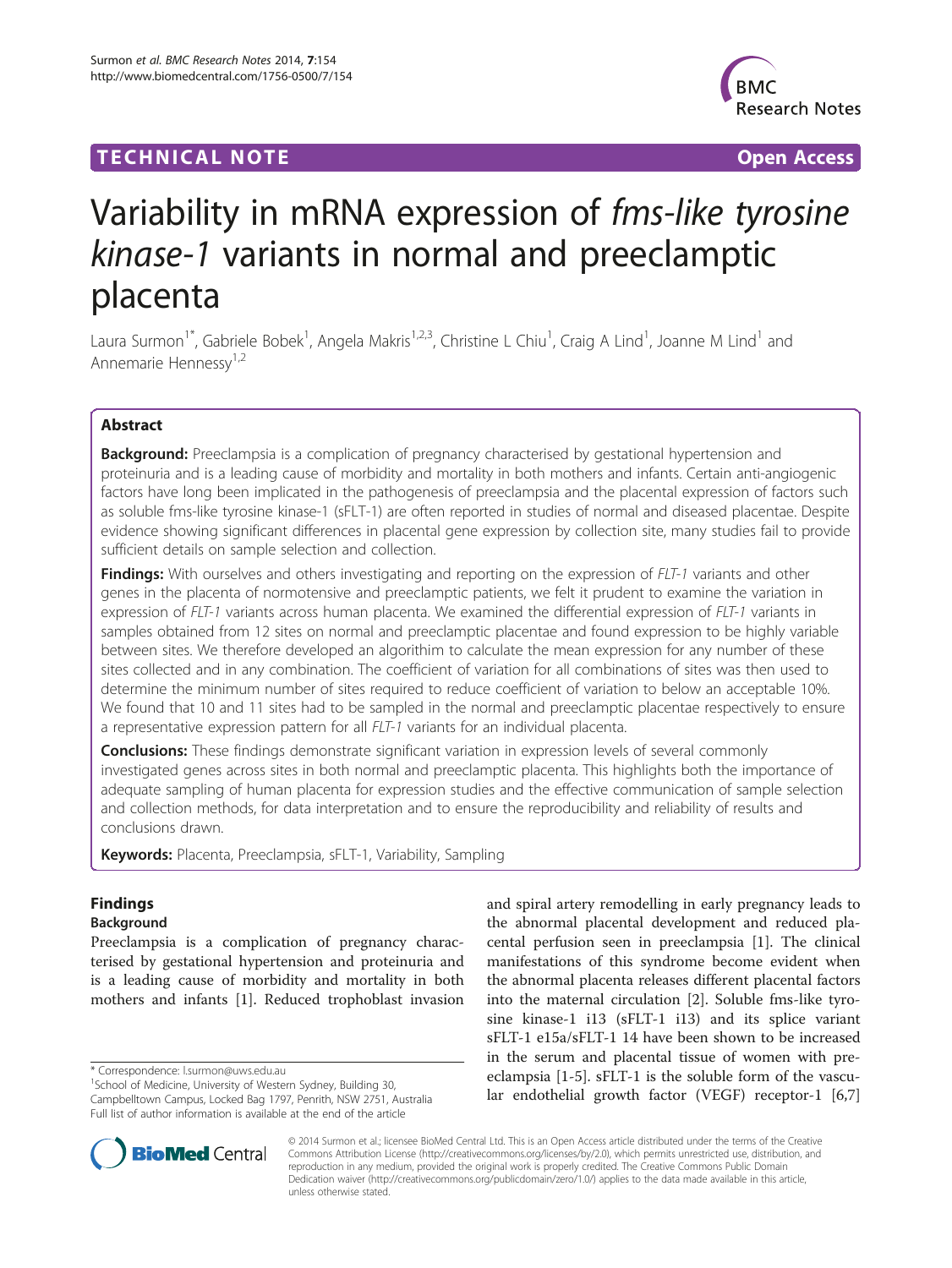that binds VEGF and other angiogenic factors [\[8](#page-4-0)], preventing their interaction with the membrane-bound form of FLT-1 (mFLT-1) [[4\]](#page-4-0). This imbalance of pro- and anti-angiogenic factors in the maternal circulation leads to the widespread endothelial dysfunction characteristic of preeclampsia [[9](#page-4-0)]. Studies reporting on human placental gene expression often fail to provide detailed information on how tissue samples were selected and collected [\[10](#page-4-0)], despite evidence showing significant differences in placental gene expression depending on collection site [\[10\]](#page-4-0). No studies have measured the variation in expression of FLT-1 variants across human placenta. This study aimed to measure the expression of FLT-1 variants from different collection sites within normal and preeclamptic placentae and determine the minimum number of sites per placenta that should be sampled to ensure reproducibility and reliability of results.

#### Methods

#### Placental tissue collection

Placentae were collected from normotensive  $(n = 3)$  and preeclamptic  $(n = 2)$  women following caesarean section of female babies at Campbelltown Public Hospital, NSW, Australia (Table 1). Both preeclamptic women were diagnosed prior to 34 weeks gestation. Samples were obtained from each placenta within 30 minutes of delivery on ice. Random sampling was used to excise 12 circular segments (15 mm diameter  $\times$  2 mm depth) from sites around the decidual surface at least 30 mm apart. Regions of calcification were avoided and no decidual contamination was found. This study was approved by the Sydney Local Health District Ethics Review Committee and informed, written consent was obtained from each patient.

#### Tissue homogenisation, RNA extraction and cDNA synthesis

Individual tissue samples were homogenised in the deep frozen state and total RNA extracted using the RNAeasy Plus Mini Kit [Qiagen, Hilden, Germany] as per the manufacturer's protocol. cDNA was synthesised from 1 μg RNA using the Affinity Script qPCR cDNA Synthesis kit [Stratagene, La Jolla, CA, USA] according to the manufacturer's protocol.

#### Quantitative PCR (qPCR)

Quantitative PCR (qPCR) and published primer sequences [[5\]](#page-4-0) were used to measure mRNA expression of *mFLT-1*, sFLT-1 i13 and sFLT-1 e15a in placental tissue. Beta actin (bAct) was used as a normaliser gene (forward primer 5′- TTCGGAAGACAGAAGTTCTCGTT -3′ and reverse primer 5'- GACCTCGTAGTCACTGAGGTTTTG -3'). Individual reactions (10 μl) contained  $GoTaq^®$  Flexi Buffer, 2.5 mM MgCl<sub>2</sub> and 1.25 U GoTaq<sup>®</sup> DNA Polymerase [Promega, Madison, WI, USA], 0.4 mM dNTPs [Bioline, Boston, MA, USA], Sybr® Green I [Sigma Aldrich, Mannheim, Germany], dimethylsulphoxide [Sigma Aldrich], forward and reverse primers (0.5 μM), and 4 μl of cDNA (4 μl water for no-template controls). A pooled sample of cDNA was used to generate a standard curve for each primer set, and the efficiency of the reaction was calculated. Reactions were carried out in a MxPro3005P Real Time PCR System [Stratagene] under the following conditions: 95°C 10 min; 95°C 30 sec, 60°C 30 sec, 72°C 30 sec for 40 cycles; followed by a dissociation curve. All samples were run in triplicate.

#### Statistical analyses

Triplicate Ct values were averaged and the fold change of each sample calculated using the delta-delta Ct method, normalised to *bAct* expression [\[11\]](#page-4-0). Fold changes were log transformed prior to statistical analysis.

Within a placenta, the first sample collected served as the reference sample and expression for the remaining 11 samples was calculated relative to this sample. The resulting fold-change data was used for subsequent steps. To determine the minimum number of sites on a placenta that must be sampled to achieve a coefficient of variation (CV) below 10% for each transcript, all possible combinations of sites had to be considered. To achieve this, we developed a web-based algorithm that took every possible set of 2 samples (66 in total) and calculated the mean of each (<http://iconvm.com.au/jonomics>). The %CV was then calculated for the 66 means generated. This was repeated using every possible set of 3 samples (220 combinations in total) and so on up to 12 samples, each time calculating the %CV for the set of means generated. The %CV was then plotted against the number of sites to determine the minimum number of sites required to obtain a %CV of less than 10%.

#### Table 1 Patient Characteristics

| Placenta        | Pregnancy outcome | <b>Medication</b>     | Age (years) | Gestational age at delivery (weeks) | Birth weight (g) |
|-----------------|-------------------|-----------------------|-------------|-------------------------------------|------------------|
| NP <sub>1</sub> | Normotensive      | Nil                   | 39          | 39.1                                | 3255             |
| NP <sub>2</sub> | Normotensive      | Nil                   | 33          | 38.6                                | 4470             |
| NP3             | Normotensive      | Nil                   | 31          | 39.4                                | 4315             |
| PF1             | Preeclamptic      | Labetolol and Aldomet | 30          | 36.9                                | 3840             |
| PE <sub>2</sub> | Preeclamptic      | Labetolol and Aldomet | 24          | 37.4                                | 3210             |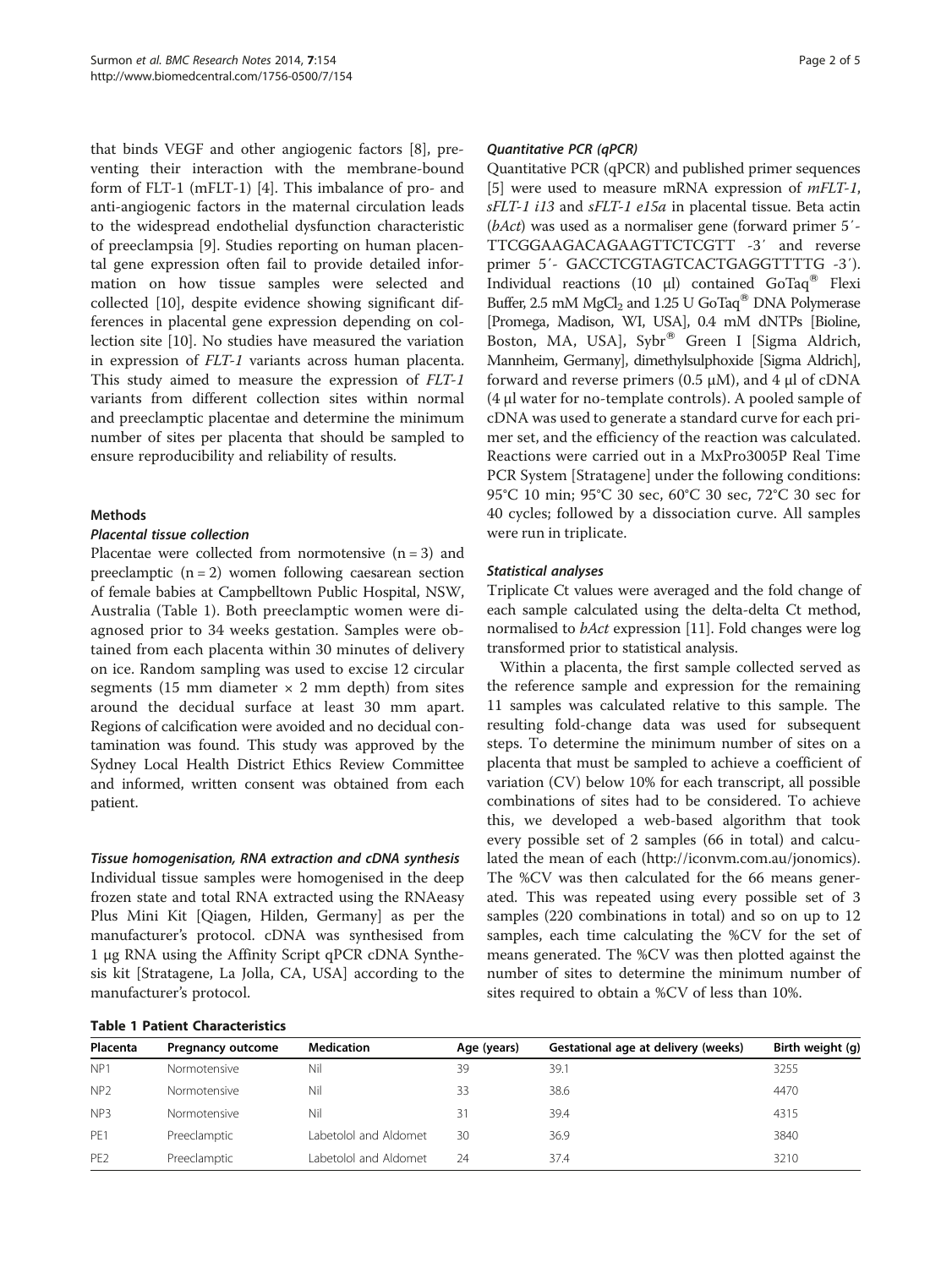#### Results

The expression of mFLT-1, sFLT-1 i13, and sFLT-1 e15a across the 12 collection sites within a placenta was highly variable, with a greater than six-fold difference in expression between sites on the same placenta (Figure 1). Transcript expression was consistently more variable within the preeclamptic placentae compared to the normal placentae (Figure 1).

A minimum of 10 and 11 sites per normal and preeclamptic placentae respectively needed to be sampled in order to achieve a CV below 10% for all transcripts (Figure [2](#page-3-0)).

#### Discussion

This study demonstrates that the expression of *mFLT-1*, sFLT-1 i13 and sFLT-1 e15a can vary significantly within a placenta. We show that of the placentas included in our study, a minimum of 10 sites had to be sampled in the normal placenta and 11 sites in the preeclamptic

placenta in order to ensure a representative expression pattern for an individual placenta.

The expression of mFLT-1 was less variable in normal placenta and likely reflects the more stable nature of the expression of this membrane-bound variant under different conditions [\[12\]](#page-4-0). This is the first report of more stable mFLT-1 expression in normotensive placentas, compared with placentas from women with preeclampsia. This is in contrast to the soluble, anti-angiogenic factors sFLT-1 i13 and sFLT-1 e15a, which have long been implicated in the pathogenesis of preeclampsia [[1-6,13](#page-4-0)], with the expression of these genes shown to differ between healthy and preeclamptic placentae. A diagnosis of preeclampsia for research purposes often relies on the differential expression of these genes comparing normal and preeclamptic placentae, however these studies do not report how many sites have been sampled within a placenta [\[10](#page-4-0)]. We have shown there is significant variation in gene expression within an individual

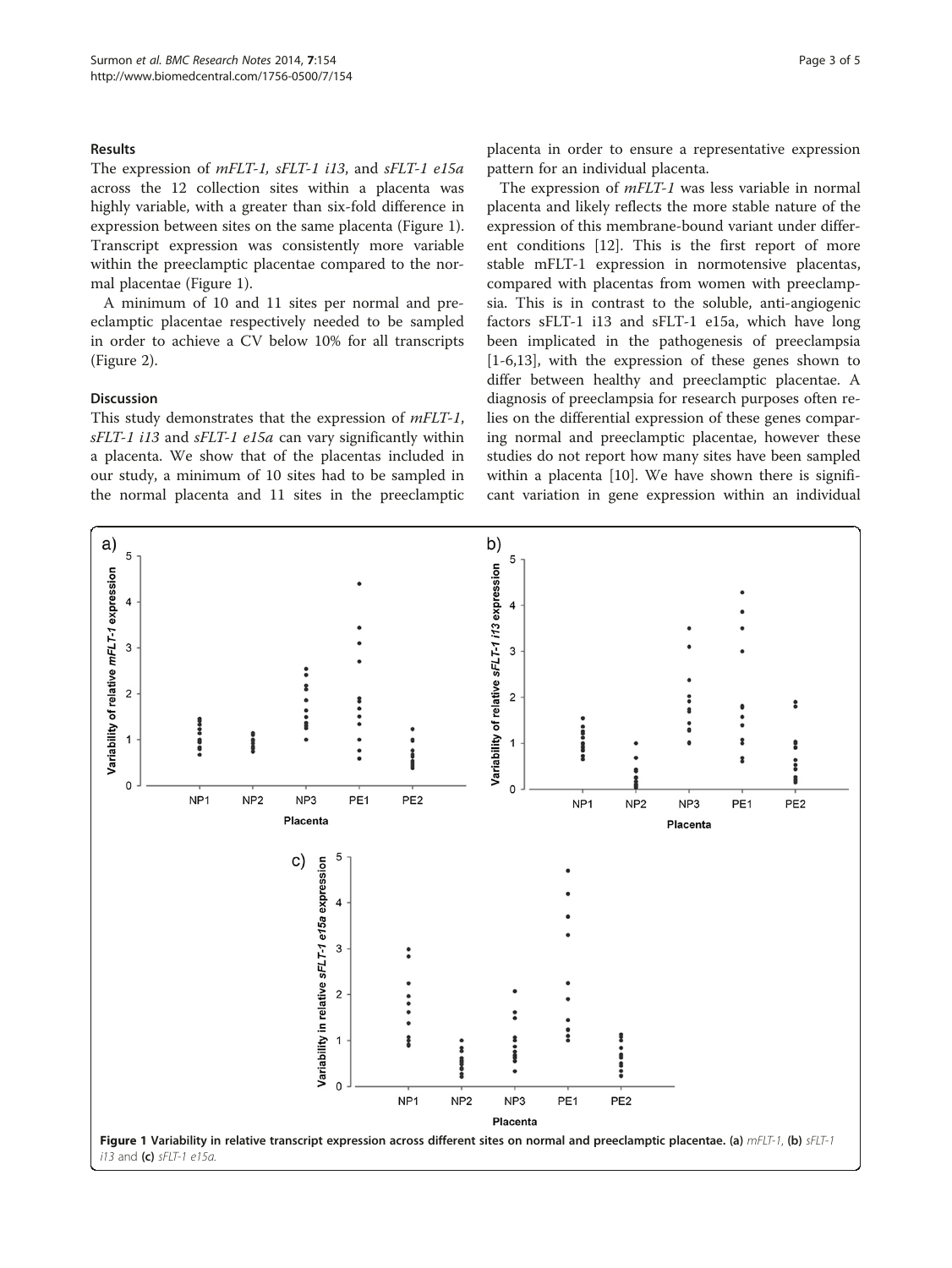<span id="page-3-0"></span>

placenta, indicating that under-sampling can result in misleading data. We therefore recommend that samples be obtained from no less than 11 separate sites when pooling placental samples for expression analysis and that sampling strategy details be reported in the methods. We would also recommend that these methods be followed for other genes of interest in human placenta to determine the minimum number of sites required for a representative expression pattern, and we have made our algorithm publicly available for this purpose.

## Availability of algorithm

Web address:<http://iconvm.com.au/jonomics> Access: Freely available for use Instructions:

- 1. Copy and paste data from Excel/SPSS etc. into number generator.
- 2. Click 'Process Results'.
- 3. A results summary will show the number of all possible combinations for each possible set size for your data.
- 4. Select 'Download Results (CSV)' to import the results to Microsoft Excel.

#### Competing interests

The authors declare that they have no competing interests.

#### Authors' contributions

LS conceived the study, participated in its design and coordination, performed all laboratory work and participated in all statistical analysis. GB participated in design and coordination of the study and helped draft the manuscript. AM participated in design of the study and edited the manuscript. CC participated in study design, statistical analysis and helped draft the manuscript. CL developed the web-based algorithm used for data analysis. JL participated in data interpretation, statistical analysis and helped